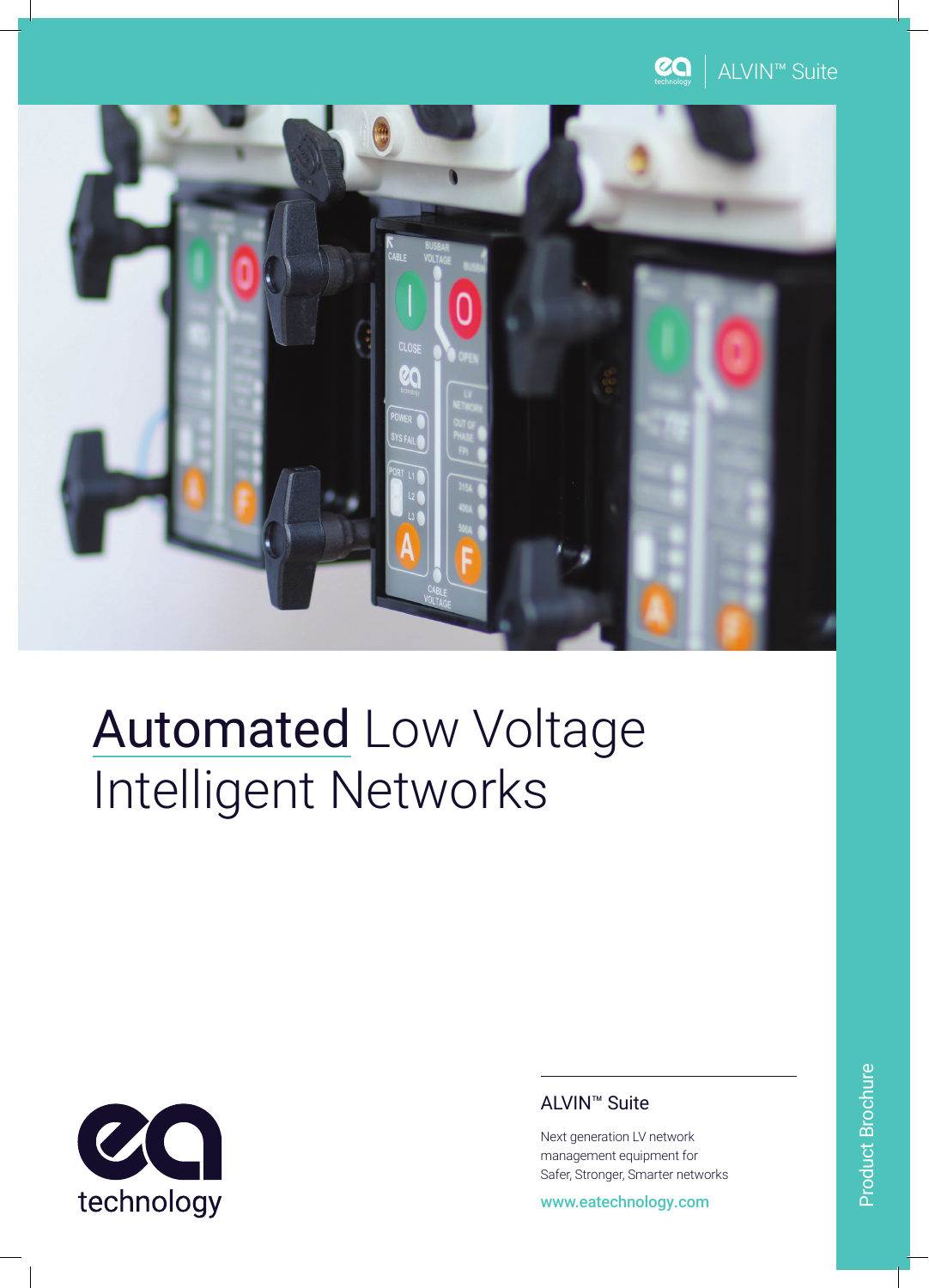The ALVIN<sup>™</sup> family of Low Voltage network restoration and control products is the most technically advanced system for safe fault management and network automation.

The performance of Electricity Networks is having to evolve to meet the demands and expectations of customers and accommodate the uptake of Low Carbon Technologies. The sophistication of network control that has been deployed on the High Voltage network now needs to be deployed on the Low Voltage network with the same capability, but due to the scale of the LV network, at a greatly reduced cost.

## The ALVIN<sup>™</sup> family of equipment offers the following solutions

- Monitoring of the LV Network
- Fault management and location
- Management of stresses on the LV network due to Low Carbon Technologies
- Remote network reconfiguration
- Automated network reconfiguration
- Synchronisation with HV automation regimes

Increasing network demands and the connection of new devices to the LV network can be monitored via a combination of ALVIN<sup>™</sup> products which can provide the appropriate solution to mitigate these effects:

This equipment includes:

#### **ALVIN™ Reclose**

For self-clearing faults, ALVIN™ Reclose™ will automatically perform multiple circuit recloses. For permanent faults, using the SafeOn<sup>™</sup> technology the device will not reclose, but instead lock-out

#### **ALVIN™ LinkSwitch**

Remotely controlled Link Box actuator

#### **ALVIN™ LinkSense**

Fully automated link box actuator

#### **ALVIN™ MiniPortal**

Communication portal link to LV Cloud

#### **SafeOn™**

Current limitation and protection for network operators and the public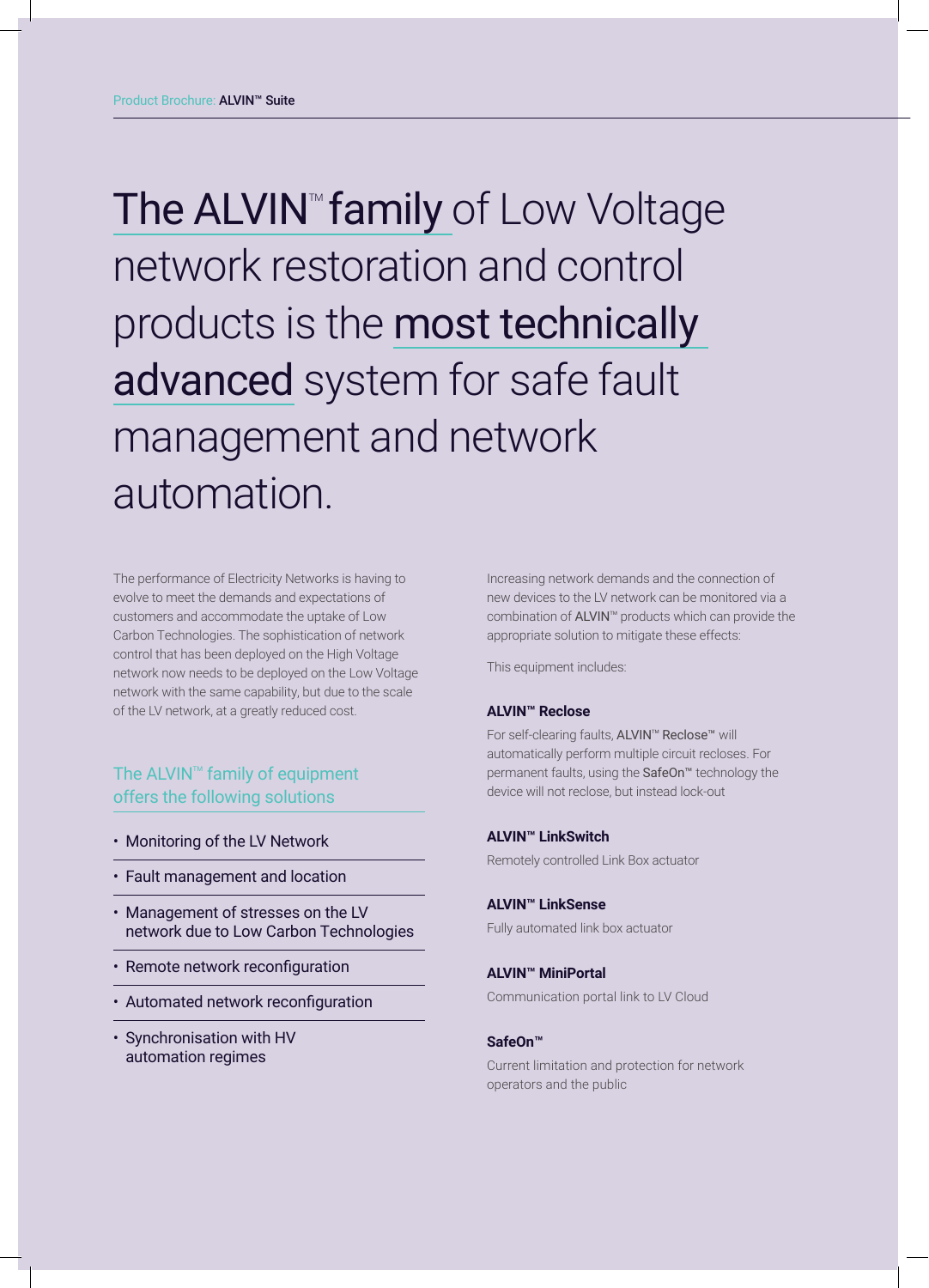

## **ALVIN<sup>™</sup> Equipment Capabilities**

- Monitors the network (voltage, current, fault level, harmonic distortion etc.) and provides information and alarms
- Provides fault management and location capabilities
- Reconfigure the network to re-balance load and voltage
- Manage stress by limiting the current when energising the circuit
- Improve availability and reliability: automated functionalities of ALVIN™ allows power to be restored quicker. Power outages due to intermittent faults can be dealt with in seconds
- Offers a platform to allow algorithms to detect the presence of LCTs on the network

### **Benefits**

- Low maintenance and life time cost
- Improved network performance
- Extended asset life: limited current flow on restart offered less stress on the Asset
- Increase resource efficiency / reduced operational expenditure
- Reduced network imbalance offering potential savings through network reinforcement deferrals
- Defer load related network reinforcement

**Product Brochure** Product Brochure

To book your demonstration or to get further information and advice please contact us on +44 (0) 0151 347 2313 or email sales@eatechnology.com / www.eatechnology.com